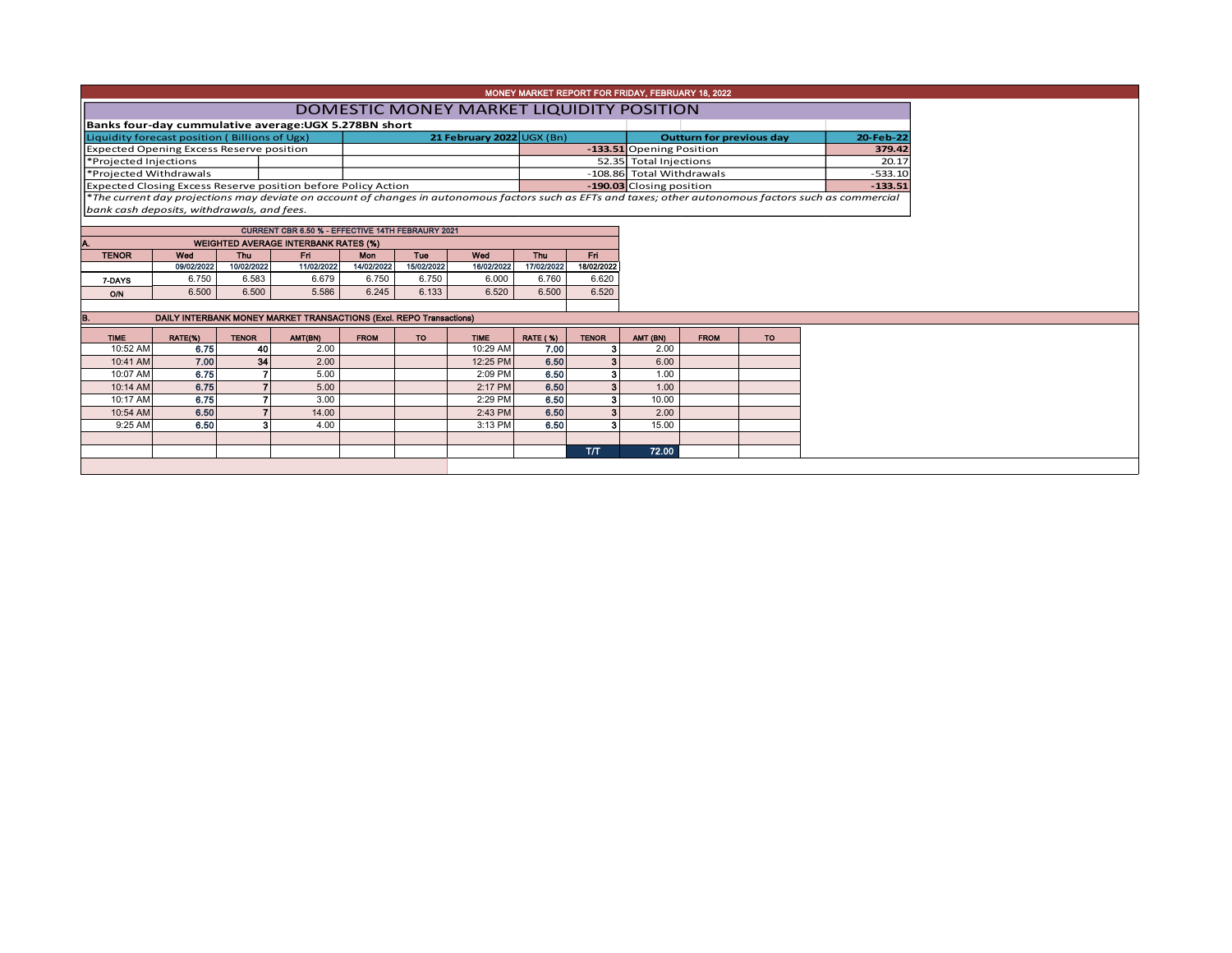| C. |       |            |            |            | CBR AND THE 7- DAY WAR INTERBANK RATES |            |            |            |                          |                    |            |            |               |            |            |
|----|-------|------------|------------|------------|----------------------------------------|------------|------------|------------|--------------------------|--------------------|------------|------------|---------------|------------|------------|
|    | 9.500 |            |            |            |                                        |            |            |            |                          |                    |            |            |               |            |            |
|    | 9.000 |            |            |            |                                        |            |            |            |                          |                    |            |            |               |            |            |
|    | 8.500 |            |            |            |                                        |            |            |            |                          |                    |            |            |               |            |            |
|    | 8.000 |            |            |            |                                        |            |            |            |                          |                    |            |            |               |            |            |
|    | 7.500 |            |            |            |                                        |            |            |            |                          |                    |            |            |               |            |            |
|    | 7.000 |            |            |            |                                        |            |            |            |                          |                    |            |            |               |            |            |
|    | 6.500 |            |            |            |                                        |            |            |            | $\overline{\phantom{a}}$ |                    |            |            | $\frac{1}{2}$ |            |            |
|    | 6.000 |            |            |            |                                        |            |            |            |                          | a in Provincia e P |            |            |               |            |            |
|    | 5.500 |            |            |            |                                        |            |            |            |                          |                    |            |            |               |            |            |
|    | 5.000 |            |            |            |                                        |            |            |            |                          |                    |            |            |               |            |            |
|    | 4.500 |            |            |            |                                        |            |            |            |                          |                    |            |            |               |            |            |
|    | 4.000 |            |            |            |                                        |            |            |            |                          |                    |            |            |               |            |            |
|    |       | 31/01/2022 | 01/02/2022 | 02/02/2022 | 03/02/2022                             | 04/02/2022 | 07/02/2022 | 08/02/2022 | 09/02/2022               | 10/02/2022         | 11/02/2022 | 14/02/2022 | 15/02/2022    | 17/02/2022 | 18/02/2022 |
|    |       |            |            |            |                                        |            |            |            |                          |                    |            |            |               |            |            |

• Overnight WAR  $\overline{\phantom{a}}$  -7-day WAR  $\overline{\phantom{a}}$  CBR rate  $\overline{\phantom{a}}$  – Upper bound  $\overline{\phantom{a}}$  Lower bound

| D.                                                                                         | MONETARY POLICY OPERATIONS MATURITIES PROFILE: (24-FEB- 2022 TO 18-AUG- 2022) |                          |             |             |             |             |             |             |             |             |             |             |             |              |  |
|--------------------------------------------------------------------------------------------|-------------------------------------------------------------------------------|--------------------------|-------------|-------------|-------------|-------------|-------------|-------------|-------------|-------------|-------------|-------------|-------------|--------------|--|
| <b>DATE</b>                                                                                |                                                                               | <b>THUR</b>              | <b>THUR</b> | <b>THUR</b> | <b>THUR</b> | <b>THUR</b> | <b>THUR</b> | <b>THUR</b> | <b>THUR</b> | <b>THUR</b> | <b>THUR</b> | <b>THUR</b> | <b>THUR</b> | <b>TOTAL</b> |  |
|                                                                                            | 24-Feb-22                                                                     | 03-Mar-22                | 10-Mar-22   | 17-Mar-22   | 24-Mar-22   | 31-Mar-22   | 07-Apr-22   | 14-Apr-22   | 28-Apr-22   | 05-May-22   | 12-May-22   | 04-Aug-22   | 18-Aug-22   |              |  |
| <b>REPO</b>                                                                                | 404.50                                                                        | $\overline{\phantom{a}}$ | $\sim$      |             |             |             |             |             |             |             |             |             |             | 404.50       |  |
| <b>REV REPO</b>                                                                            |                                                                               |                          |             |             |             |             |             |             |             |             |             |             |             |              |  |
| <b>BOU BILL/DEPO A</b>                                                                     | 10.00                                                                         | 42.30                    | 55.60       | 27.00       |             | 35.09       | 30.00       | 240.07      | 57.25       | 207.05      | 10.09       | 33.00       | 26.60       | 774.04       |  |
| <b>TOTALS</b>                                                                              | 414.50                                                                        | 42.30                    | 55.60       | 27.00       | - -         | 35.09       | 30.00       | 240.07      | 57.25       | 207.05      | 10.09       | 33.00       | 26.60       | 1,178.54     |  |
| Total O/S Deposit Auction & BOU Bill balances held by BOU up to 18 AUGUST 2022: UGX 774 BN |                                                                               |                          |             |             |             |             |             |             |             |             |             |             |             |              |  |
| Total O/S Repo, Reverse Repo, BOU Bill balances held by BOU: UGX 1,179 BN                  |                                                                               |                          |             |             |             |             |             |             |             |             |             |             |             |              |  |

| (VERTICAL REPOS, REV-REPOS & BOU BILL)<br>LAST TBIILS ISSUE DATE: 17-FEBRUARY-2022<br>5.942.74<br>On-the-run O/S T-BILL STOCKs (Bns-UGX)<br>21/02/2022<br>OMO<br><b>AMOUNT</b><br><b>ISSUE DATE</b><br><b>WAR</b><br><b>RANGE</b><br><b>TENOR</b><br>6.500<br>$02$ -Feb $-$<br>253.50<br>21/02/2022 REPO<br>22,577.74<br>On-the-run O/S T-BONDSTOCKs(Bns-UGX)<br>28<br><b>BOU BILL</b><br>39.79<br>$03$ -Feb $-$<br>6.946<br>28,520.49<br>TOTAL TBILL & TBOND STOCK- UGX<br>56<br>29.68<br>7.103<br><b>BOU BILL</b><br>$03$ -Feb $-$<br>O/S=Outstanding<br>84<br>49.17<br><b>BOU BILL</b><br>$03$ -Feb $\vert$ -<br>7.353<br><b>CHANGE IN</b><br><b>TOTAL STOCK</b><br>YTM (%)<br><b>MATURITY</b><br><b>REPO</b><br>$03$ -Feb $\vert$ -<br>483.00<br>6.500<br>(BN UGX)<br><b>YTM (+/-)</b><br>AT CUT OFF*<br>91<br><b>REPO</b><br>215.50<br>6.500<br>0.000<br>04-Feb<br>6.501<br>89.07<br>0.351<br>182<br>6.500<br><b>REPO</b><br>07-Feb<br>243.00<br>8.751<br>396.25<br>$-0.100$<br><b>REPO</b><br>267.00<br>364<br>09-Feb<br>6.500<br>9.700<br>5.457.43<br>2YR<br>1.000<br>6.946<br>28<br><b>BOU BILL</b><br>11.000<br>$10$ -Feb $-$<br>49.74<br>402.11<br>3YR<br>56<br>$-1.010$<br>29.68<br><b>BOU BILL</b><br>$10$ -Feb $-$<br>7.103<br>12.090<br>5YR.<br>1.390<br>84<br>7.398<br>$10$ -Feb $\vert$ -<br>14.390<br><b>BOU BILL</b><br>203.58<br>1,119.91<br>10YR<br>0.261<br><b>REPO</b><br>$10$ -Feb $-$<br>6.500<br>718.00<br>14.000<br>10,364.47<br>$-1.510$<br>15YR<br><b>REPO</b><br>6.500<br>$11$ -Feb $\vert$ -<br>133.00<br>14.390<br>8,795.98<br>20YR<br>0.400<br>6.500<br>r<br><b>REPO</b><br>$15$ -Feb $\vert$ -<br>303.00<br>15.900<br>1.895.27<br>28<br><b>BOU BILL</b><br>2.98<br>$17$ -Feb $\vert$ -<br>6.906<br>Cut OFF is the lowest price/highest vield that satisfies the auction awarded amount.<br>56<br>207.78<br>7.176<br><b>BOU BILL</b><br>$17-Feb$<br>84<br>9.92<br><b>BOU BILL</b><br>$17$ -Feb $\vert$ -<br>7.353<br>6.500<br><b>REPO</b><br>404.00<br>$17$ -Feb $-$ | (EI) STOCK OF TREASURY SECURITIES |  |  |  |  | $E$ ii) | <b>MONETARY POLICY MARKET OPERATIONS</b> |  |  |  |  |  |  |  |
|------------------------------------------------------------------------------------------------------------------------------------------------------------------------------------------------------------------------------------------------------------------------------------------------------------------------------------------------------------------------------------------------------------------------------------------------------------------------------------------------------------------------------------------------------------------------------------------------------------------------------------------------------------------------------------------------------------------------------------------------------------------------------------------------------------------------------------------------------------------------------------------------------------------------------------------------------------------------------------------------------------------------------------------------------------------------------------------------------------------------------------------------------------------------------------------------------------------------------------------------------------------------------------------------------------------------------------------------------------------------------------------------------------------------------------------------------------------------------------------------------------------------------------------------------------------------------------------------------------------------------------------------------------------------------------------------------------------------------------------------------------------------------------------------------------------------------------------------------------------------------------------------------------------------------------------------------------------------------------------------------|-----------------------------------|--|--|--|--|---------|------------------------------------------|--|--|--|--|--|--|--|
|                                                                                                                                                                                                                                                                                                                                                                                                                                                                                                                                                                                                                                                                                                                                                                                                                                                                                                                                                                                                                                                                                                                                                                                                                                                                                                                                                                                                                                                                                                                                                                                                                                                                                                                                                                                                                                                                                                                                                                                                      |                                   |  |  |  |  |         |                                          |  |  |  |  |  |  |  |
|                                                                                                                                                                                                                                                                                                                                                                                                                                                                                                                                                                                                                                                                                                                                                                                                                                                                                                                                                                                                                                                                                                                                                                                                                                                                                                                                                                                                                                                                                                                                                                                                                                                                                                                                                                                                                                                                                                                                                                                                      |                                   |  |  |  |  |         |                                          |  |  |  |  |  |  |  |
|                                                                                                                                                                                                                                                                                                                                                                                                                                                                                                                                                                                                                                                                                                                                                                                                                                                                                                                                                                                                                                                                                                                                                                                                                                                                                                                                                                                                                                                                                                                                                                                                                                                                                                                                                                                                                                                                                                                                                                                                      |                                   |  |  |  |  |         |                                          |  |  |  |  |  |  |  |
|                                                                                                                                                                                                                                                                                                                                                                                                                                                                                                                                                                                                                                                                                                                                                                                                                                                                                                                                                                                                                                                                                                                                                                                                                                                                                                                                                                                                                                                                                                                                                                                                                                                                                                                                                                                                                                                                                                                                                                                                      |                                   |  |  |  |  |         |                                          |  |  |  |  |  |  |  |
|                                                                                                                                                                                                                                                                                                                                                                                                                                                                                                                                                                                                                                                                                                                                                                                                                                                                                                                                                                                                                                                                                                                                                                                                                                                                                                                                                                                                                                                                                                                                                                                                                                                                                                                                                                                                                                                                                                                                                                                                      |                                   |  |  |  |  |         |                                          |  |  |  |  |  |  |  |
|                                                                                                                                                                                                                                                                                                                                                                                                                                                                                                                                                                                                                                                                                                                                                                                                                                                                                                                                                                                                                                                                                                                                                                                                                                                                                                                                                                                                                                                                                                                                                                                                                                                                                                                                                                                                                                                                                                                                                                                                      |                                   |  |  |  |  |         |                                          |  |  |  |  |  |  |  |
|                                                                                                                                                                                                                                                                                                                                                                                                                                                                                                                                                                                                                                                                                                                                                                                                                                                                                                                                                                                                                                                                                                                                                                                                                                                                                                                                                                                                                                                                                                                                                                                                                                                                                                                                                                                                                                                                                                                                                                                                      |                                   |  |  |  |  |         |                                          |  |  |  |  |  |  |  |
|                                                                                                                                                                                                                                                                                                                                                                                                                                                                                                                                                                                                                                                                                                                                                                                                                                                                                                                                                                                                                                                                                                                                                                                                                                                                                                                                                                                                                                                                                                                                                                                                                                                                                                                                                                                                                                                                                                                                                                                                      |                                   |  |  |  |  |         |                                          |  |  |  |  |  |  |  |
|                                                                                                                                                                                                                                                                                                                                                                                                                                                                                                                                                                                                                                                                                                                                                                                                                                                                                                                                                                                                                                                                                                                                                                                                                                                                                                                                                                                                                                                                                                                                                                                                                                                                                                                                                                                                                                                                                                                                                                                                      |                                   |  |  |  |  |         |                                          |  |  |  |  |  |  |  |
|                                                                                                                                                                                                                                                                                                                                                                                                                                                                                                                                                                                                                                                                                                                                                                                                                                                                                                                                                                                                                                                                                                                                                                                                                                                                                                                                                                                                                                                                                                                                                                                                                                                                                                                                                                                                                                                                                                                                                                                                      |                                   |  |  |  |  |         |                                          |  |  |  |  |  |  |  |
|                                                                                                                                                                                                                                                                                                                                                                                                                                                                                                                                                                                                                                                                                                                                                                                                                                                                                                                                                                                                                                                                                                                                                                                                                                                                                                                                                                                                                                                                                                                                                                                                                                                                                                                                                                                                                                                                                                                                                                                                      |                                   |  |  |  |  |         |                                          |  |  |  |  |  |  |  |
|                                                                                                                                                                                                                                                                                                                                                                                                                                                                                                                                                                                                                                                                                                                                                                                                                                                                                                                                                                                                                                                                                                                                                                                                                                                                                                                                                                                                                                                                                                                                                                                                                                                                                                                                                                                                                                                                                                                                                                                                      |                                   |  |  |  |  |         |                                          |  |  |  |  |  |  |  |
|                                                                                                                                                                                                                                                                                                                                                                                                                                                                                                                                                                                                                                                                                                                                                                                                                                                                                                                                                                                                                                                                                                                                                                                                                                                                                                                                                                                                                                                                                                                                                                                                                                                                                                                                                                                                                                                                                                                                                                                                      |                                   |  |  |  |  |         |                                          |  |  |  |  |  |  |  |
|                                                                                                                                                                                                                                                                                                                                                                                                                                                                                                                                                                                                                                                                                                                                                                                                                                                                                                                                                                                                                                                                                                                                                                                                                                                                                                                                                                                                                                                                                                                                                                                                                                                                                                                                                                                                                                                                                                                                                                                                      |                                   |  |  |  |  |         |                                          |  |  |  |  |  |  |  |
|                                                                                                                                                                                                                                                                                                                                                                                                                                                                                                                                                                                                                                                                                                                                                                                                                                                                                                                                                                                                                                                                                                                                                                                                                                                                                                                                                                                                                                                                                                                                                                                                                                                                                                                                                                                                                                                                                                                                                                                                      |                                   |  |  |  |  |         |                                          |  |  |  |  |  |  |  |
|                                                                                                                                                                                                                                                                                                                                                                                                                                                                                                                                                                                                                                                                                                                                                                                                                                                                                                                                                                                                                                                                                                                                                                                                                                                                                                                                                                                                                                                                                                                                                                                                                                                                                                                                                                                                                                                                                                                                                                                                      |                                   |  |  |  |  |         |                                          |  |  |  |  |  |  |  |
|                                                                                                                                                                                                                                                                                                                                                                                                                                                                                                                                                                                                                                                                                                                                                                                                                                                                                                                                                                                                                                                                                                                                                                                                                                                                                                                                                                                                                                                                                                                                                                                                                                                                                                                                                                                                                                                                                                                                                                                                      |                                   |  |  |  |  |         |                                          |  |  |  |  |  |  |  |
|                                                                                                                                                                                                                                                                                                                                                                                                                                                                                                                                                                                                                                                                                                                                                                                                                                                                                                                                                                                                                                                                                                                                                                                                                                                                                                                                                                                                                                                                                                                                                                                                                                                                                                                                                                                                                                                                                                                                                                                                      |                                   |  |  |  |  |         |                                          |  |  |  |  |  |  |  |
|                                                                                                                                                                                                                                                                                                                                                                                                                                                                                                                                                                                                                                                                                                                                                                                                                                                                                                                                                                                                                                                                                                                                                                                                                                                                                                                                                                                                                                                                                                                                                                                                                                                                                                                                                                                                                                                                                                                                                                                                      |                                   |  |  |  |  |         |                                          |  |  |  |  |  |  |  |
|                                                                                                                                                                                                                                                                                                                                                                                                                                                                                                                                                                                                                                                                                                                                                                                                                                                                                                                                                                                                                                                                                                                                                                                                                                                                                                                                                                                                                                                                                                                                                                                                                                                                                                                                                                                                                                                                                                                                                                                                      |                                   |  |  |  |  |         |                                          |  |  |  |  |  |  |  |

WAR-Weighted Average Rate